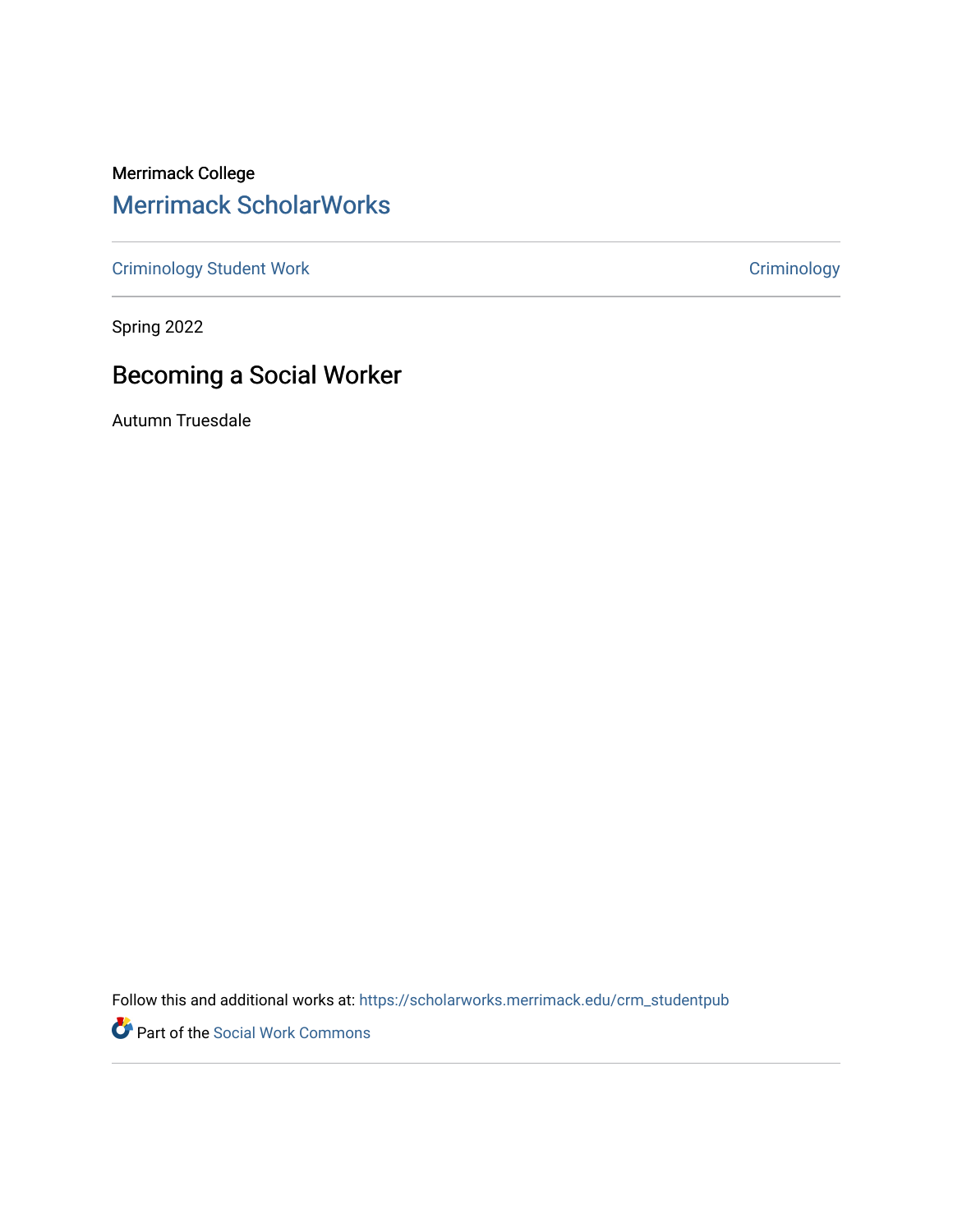Becoming a Social Worker

Professor St. Louis

Autumn Truesdale

Capstone Final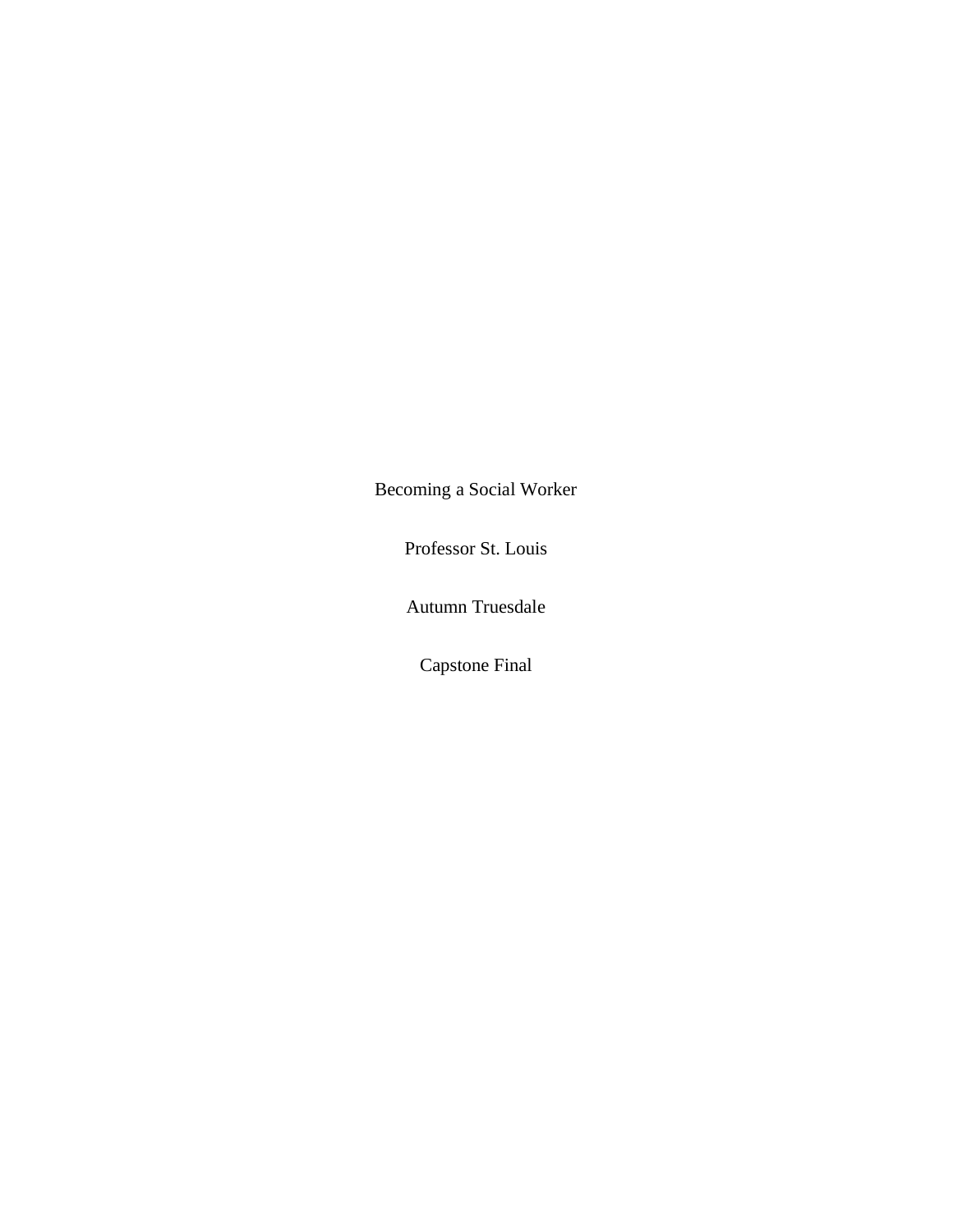# **Part 1**

Social work has been around for many centuries. Throughout all this time, social work has taken many shapes and forms necessary to get to where we are today. Throughout this paper, I will do a deep dive into the history and goals of the profession, explain why and how I can see myself excelling as a social worker, and the job requirements needed to obtain a job suitable to my interests.

By the early stages of the 19th century, a shift took place. There were three movements throughout the 19th and 20th centuries where an emphasis was placed on mental health illnesses. The first movement was the Moral Treatment Movement which was implemented in 1770-1900 that focused on humane treatment in institutional settings. Nearing the beginning of the 20th century came the mental hygiene movement that replaced the previous one. This movement lasted roughly from 1900-to 1945 and it was an initiative that focused on the improvement of mental health, with a focus on having specialized psychiatric units and psychotherapy. Lastly, after World War II, the third mental health movement gained momentum. From the early 1950s to the present day, the deinstitutionalization movement focused on providing services and care for people within their communities rather than in institutional settings. The importance of providing mental health treatment and services and keeping the mentally ill outside of various institutions was a vital piece of this movement. (Kirst-Ashman, 2017)

Social work education started in 1898 when the New York Charity Organization Society offered a summer course to train charity workers and by 1919, 17 US and Canadian schools of social work joined together to form the Association of Training Schools for Professional Social Work. By 1927, the group changed its' name to the American Association of Schools of Social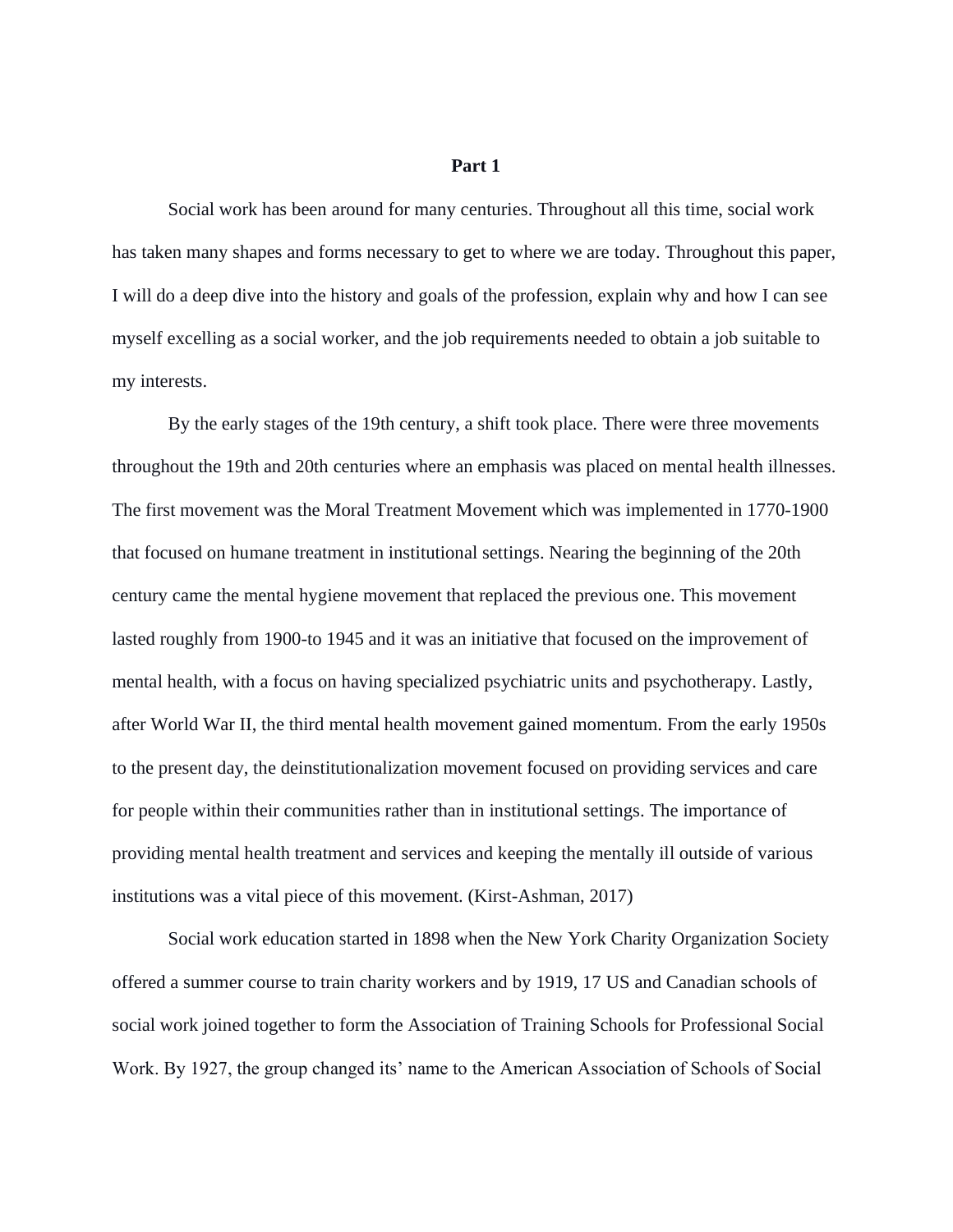Work (AASSW) and established membership requirements through education. (Kirst-Ashman, 2017)

Fast forward a few decades, in the 1950s, social workers turned more towards psychotherapy and casework. During this time, 85% of social work students selected casework as their orientation of choice. Those with a master's in social work (MSW) were more sought after than those that just had a bachelor's in social work (BSW) because BSWs was not yet accredited. With the growing importance of social work and providing people with the resources and services they needed, seven separate professional organizations came together to form the National Association of Social Workers, better known as NASW. The purpose of this organization was to provide a unified front to move the profession ahead. (Kirst-Ashman, 2017) As shown throughout the history of social work, there has been an emphasis placed on providing services and resources for people that cannot provide these services on their own. Social workers primarily work with offenders that are 18 years old and under and their responsibilities include promoting social change, problem-solving in human relationships, and empowering people to enhance their well-being. Social workers are tasked with working with the youth who have committed a criminal offense; they assess the needs and situation of the client; plan, provide, or coordinate services; explain the conditions of the sentence, parole, or rehabilitation ordered by the court; and manage their case. They also might have to work with family members to provide the necessary resources, services, and support needed on a case-by-case basis. (ZipRecruiter Marketplace Research Team)

To become a Social Worker, the applicant must have a bachelor's degree in either social work, human development, or psychology to become a caseworker; organizational skills, and a willingness to work with young clients and their families. Some employers prefer a master's in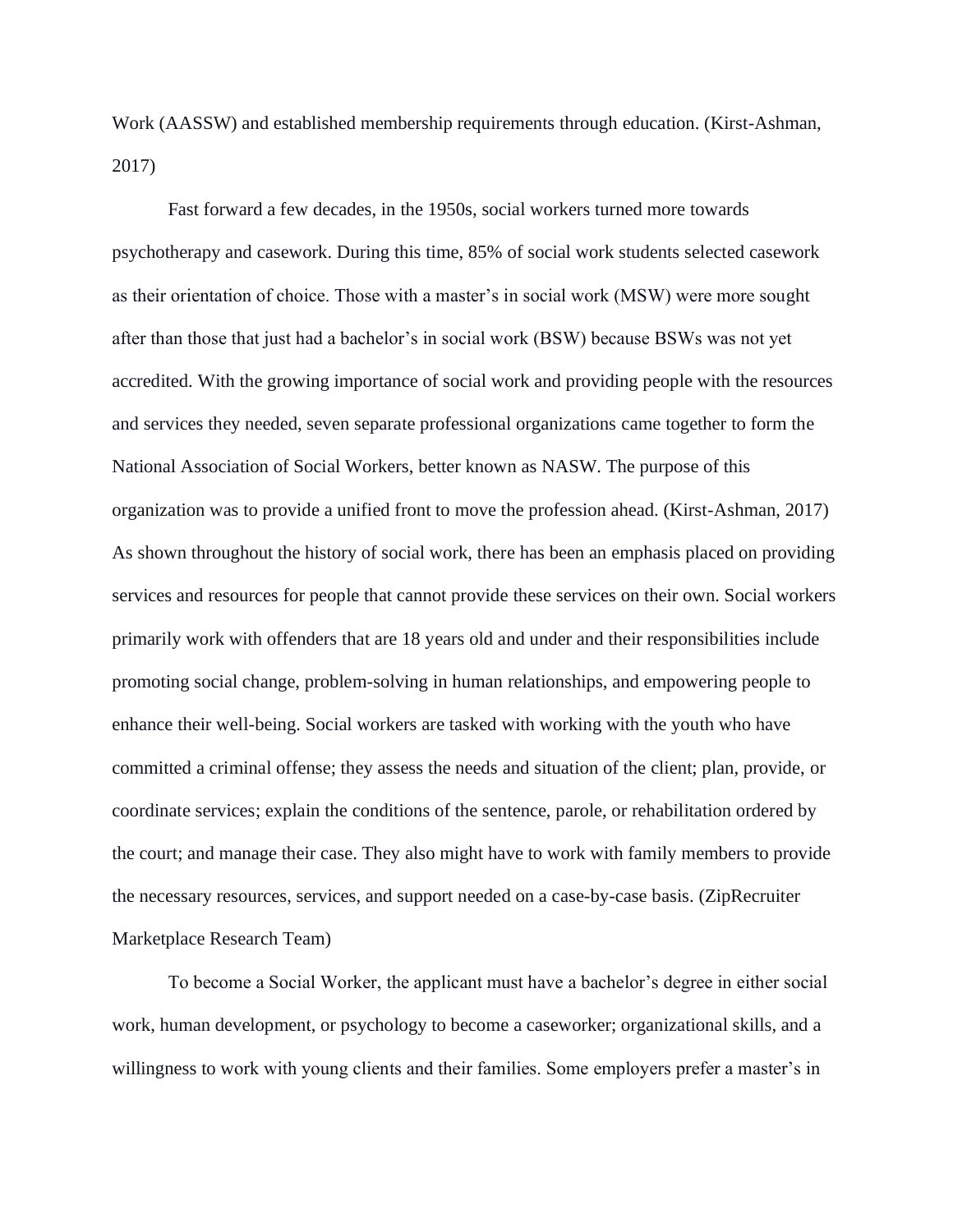social work or human development and different jurisdictions have additional requirements for social workers in the criminal justice system. There also might be a requirement of having experience working with children since that is an area that I am heavily interested in. The hiring process to be a social worker is typical for any other job, there is a criminal background check that is conducted and an education, licensure, and certification verification with Human Resources. (Indeed, *Social Worker (MSW/LMSW)* Depending on the state there are different requirements, but in the state of New York, there is a training that pertains to child abuse identification and reporting. Everyone in the state that has either a licensed master's in social work (LMSW) or a license in clinical social work (LCSW) must take this training as well as receive continuing education credits. There is a requirement of 36 credits for every three years of your licensing registration period. In addition to all these requirements, social workers are considered mandated reporters. As mandated reporters, they are required to complete training to recognize, and report suspected child abuse and/or neglect (*How to become a social worker in New York* 2021).

To be an effective social worker, I think you must embody a few essential qualities. These are having compassion, being empathetic, having good communication skills, being assertive, and being understanding in every situation. Growing up less fortunate has taught me that no matter how hard things get, I can always get through the adversity that is placed in front of me. Coming from a single-parent household, I have an ample number of examples of how hard it is for a parent to not only take care of themselves but also their kid(s). With my bachelor's degree in Communication, my master's degree in Criminology and Criminal Justice, and my future master's degree in Social Work, I would love to touch as many people's lives as possible and help people, especially juveniles, embrace and acknowledge the fact that things in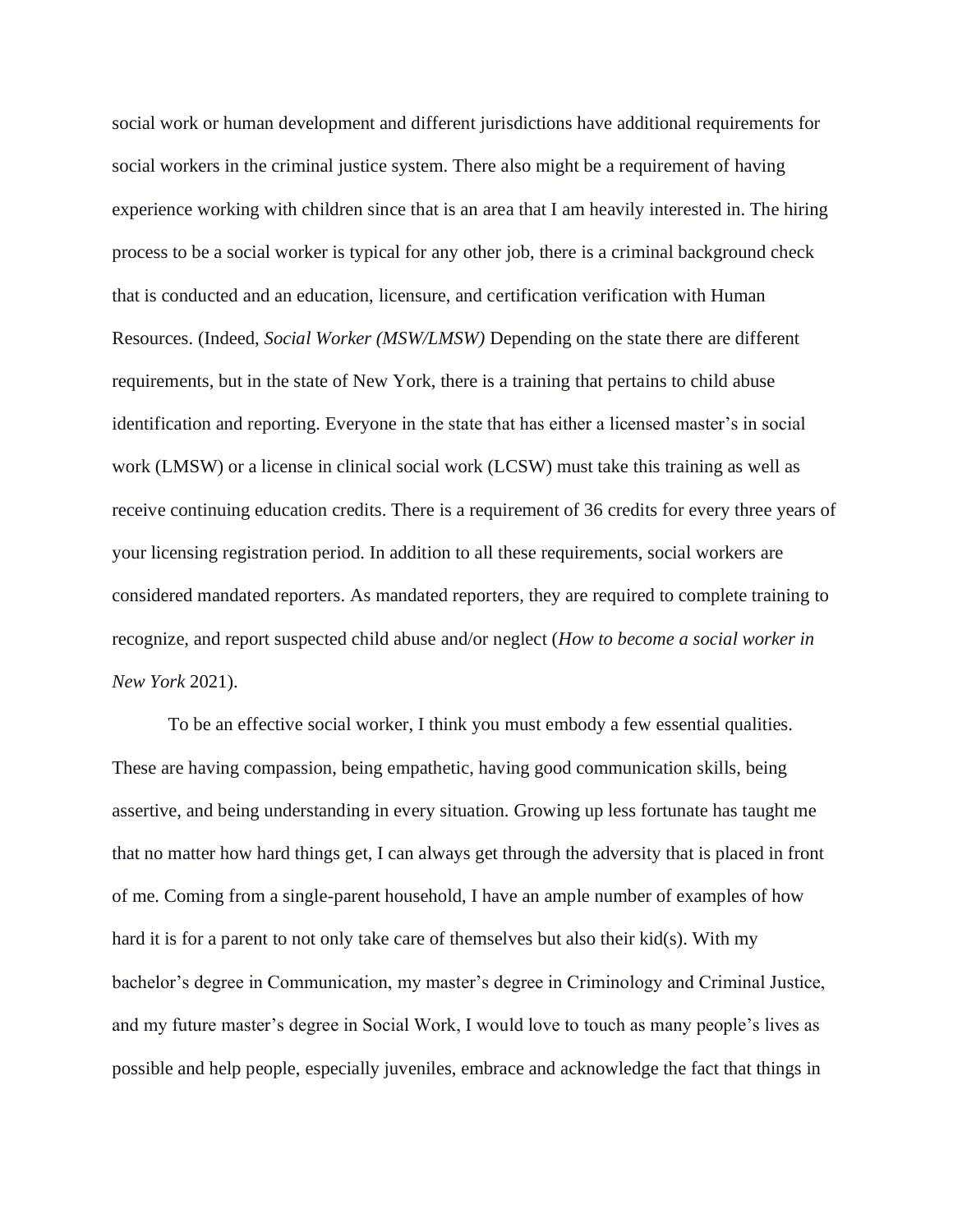life aren't always easy or handed to you but with hard work, determination, and belief in yourself, it can take you places. Ease their stress when it comes to food and housing insecurities so fewer children are worrying about when their next meal is coming and if they have a place to sleep at night.

I am interested in this profession because I want to be a part of the change happening in the world. Due to the recent events in our country and being a person of color, I feel as though it is a part of my responsibility as a young, black woman to help my community and myself in creating a more just and equal world. Between racial inequality, educational gaps, and the disparities that are present in the world like having access to resources and services, there are many roadblocks that people of color and minorities face, and I would like to help alleviate some of their struggles.

Even though social workers are doing great work and can help a lot of people, they are not compensated as such. According to the Bureau of Labor Statistics, the average annual salary as of May 2020 was \$51,760, while there was a potential to make upwards of \$85,820. This implies that there may be opportunities for advancement, but it could so insinuate that you get more money based on skill level, a particular location, and years of experience (*Expected social work salaries by degree level*, 2022) Some benefits of being a social worker include dental insurance, flexible spending account, health insurance, life insurance, paid time off, parental leave, tuition reimbursement, a retirement plan and more. These benefits are very important to create a healthy environment to prevent burnout as well as, basic human rights that everyone deserves as another form of payment for their hard work (ZipRecruiter Marketplace Research Team).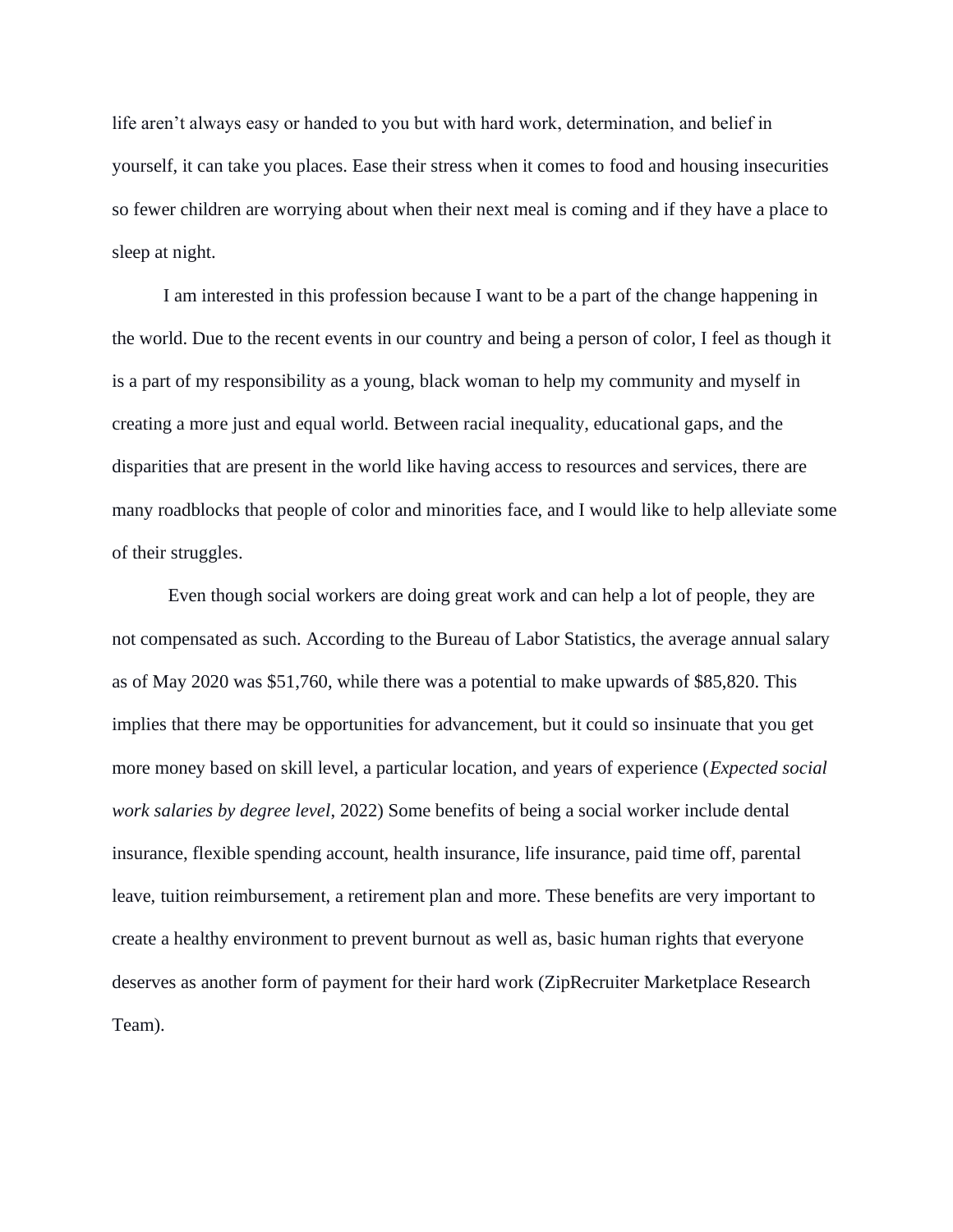Being a social worker, like many other professions in the world, isn't easy work. There is a high demand for social workers due to the climate in which we live but on the other hand, there is not enough incentive for social workers to stay in the profession besides just helping people and their families. There is an extreme risk of burnout from social workers due to the strain and stress of the job. According to a study assessing burnout in social workers by Siebert (2006), the results indicated a current burnout rate of 39% and a lifetime burnout rate of 75%. Burnout most often occurs in areas of social work where practitioners work directly with traumatized clients; however, compassion fatigue is also rooted in stressful work environments and organizations (Lloyd et al., 2002). Working in a stressful work environment is not unknown to social workers. When getting a new "client," social workers are probably meeting that person and their family during the worst moment in their life. Stressful work environments may be a factor in staff shortages or high turnover due to burnout, contributing to the demands on the social workers employed there, and required documentation and paperwork are critical but can be challenging to get completed in a timely way when there is more immediate client need requiring the social worker's time and attention.

One program that piques my interest is The Second Chance Act Youth Offender Reentry Program. Their primary goal is to establish, maintain, and enhance relationships between state agencies, local government, and community- and faith-based organizations to attempt to resolve the challenges moderate to high-risk juvenile offenders may face regarding recidivating and reentry into society from juvenile detention centers or jails. (OJJDP, 2020). I am interested in this program because they work directly with juveniles with lowering recidivism rates, as well as provide the youth with the necessary education needed to excel in society and remove themselves from troubling situations that get them in trouble.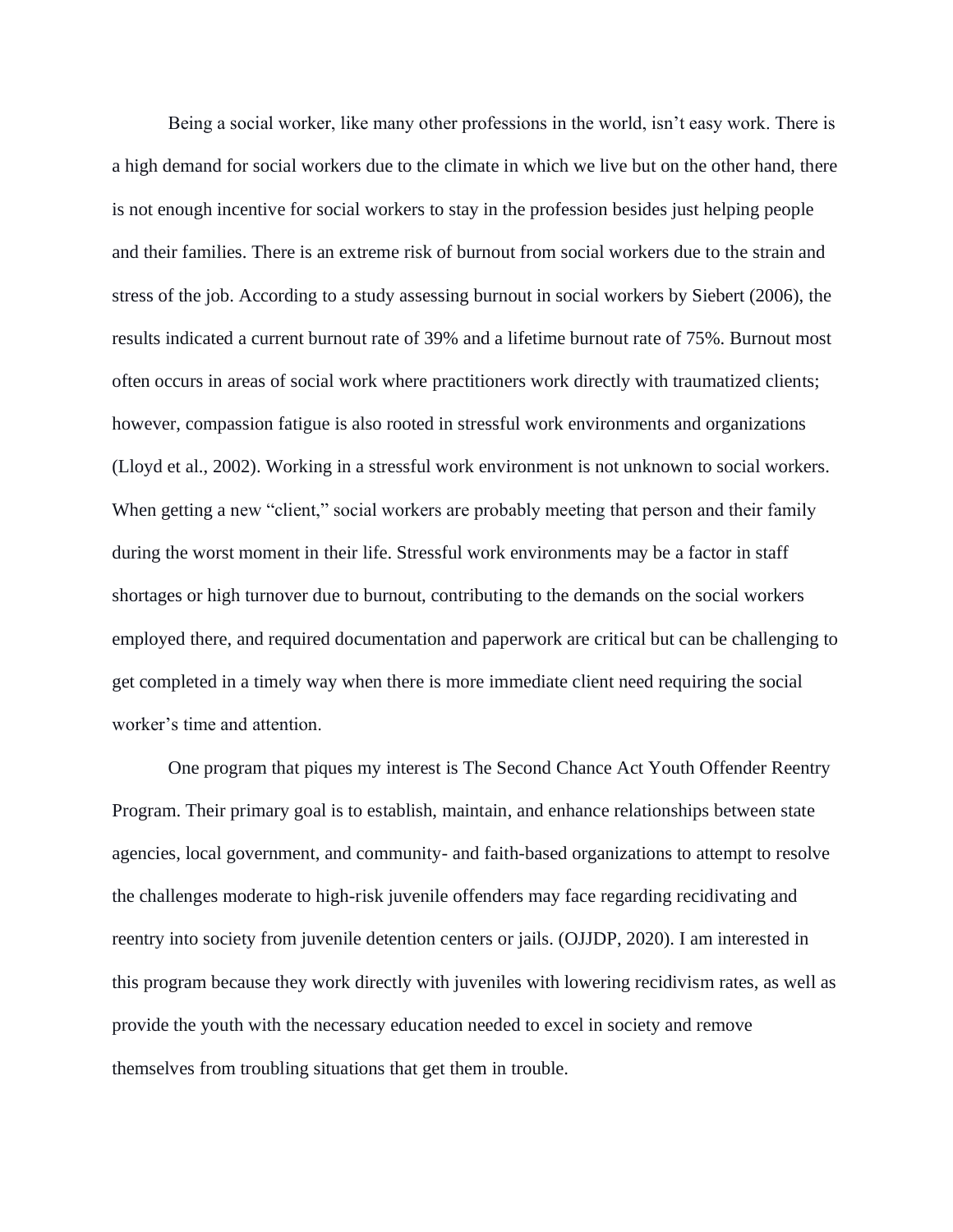After solidifying my role as a juvenile social worker, I see my progression throughout the profession being as such: start as an entry-level social worker then I get both my master's and license in social work so that I become an LMSW. I hope to merge my interpersonal skills from my Communications undergraduate degree with the skills I acquired from both my master's in Criminology and Criminal Justice and future master's and licensure in Social Work to make the world a better place. I aspire of opening my community center that would help children and young adults change their future to get themselves and their families out of generational poverty and away from prison/jail by helping those who are recently released to get back on their feet and navigate life outside of prison. With this community center, my sole purpose would be to give back to my community that helped raise me, as well as give hope and inspire people who look like me that anything is possible if they commit themselves. By being a social worker, I would have first-hand experience in helping juveniles get their lives back on track.

# **Part 2: Social Work Policy**

According to the NASW, "the primary mission of the social work profession is to enhance human well-being and help meet the basic human needs of all people, with particular attention to the needs and empowerment of people who are vulnerable, oppressed, and living in poverty" (National Association of Social Workers). Social work seeks to provide people with access to resources and organizations that are necessary to better people's lives. Social workers should be motivated and driven to help people both socially and economically. Ways in which economic development can occur is by people in the society and the government investing in providing proficient services and developing programs that help those in need engage in productive employment that can help reduce their governmental needs.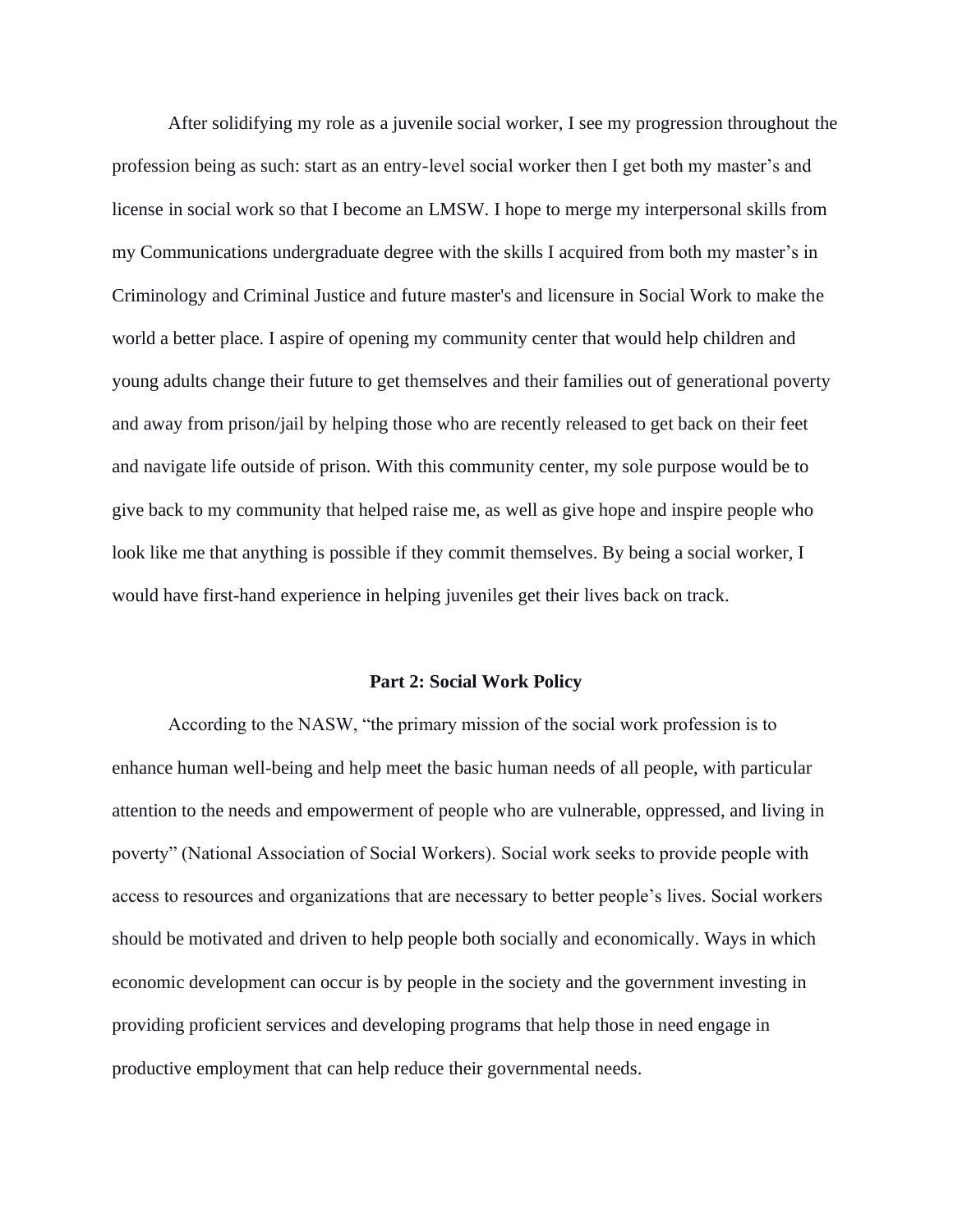There are three levels to social work: micro, mezzo, and macro. On the micro level, social workers are tasked with protecting and helping defenseless communities, like young children, people with mental disabilities, victims of domestic abuse and violence, and the elderly community. Social workers who work at the micro level provide one-on-one, family, and small group services to clients that address a wide range of social issues. This is not an exhaustive list, but some of these issues may include housing support, substance abuse counseling, and mental health therapy (*Micro vs. mezzo vs. Macro Social Work: Differences and similarities* 2019). Secondly, at the mezzo level, social workers are primarily focused on helping vulnerable populations at the large group, organizational, and small community levels. Clinical social workers can provide more specialized care for their clients like diagnosing mental health illnesses and providing treatment options. They also can work with both victims and offenders that are involved in the criminal justice system. With valuable experience and education, it gives clinical and licensed social workers more freedom to help their clients in a way that social workers with just a bachelor's cannot do themselves (*Micro vs. mezzo vs. Macro Social Work: Differences and similarities* 2019). Lastly, macro-level social work focuses primarily on research, program development for small and large communities, policy advocacy and analysis, and work with non-profit administration. Macro social work is very distinct from micro and mezzo because of its focus on policy and research. (*Micro vs. mezzo vs. Macro Social Work: Differences and similarities* 2019). Social work is a profession that is very valuable and can be very rewarding, but it is not without its downfalls. This paper is going to address violence against social workers and highlight ways in which society and members of the profession themselves can find ways to improve.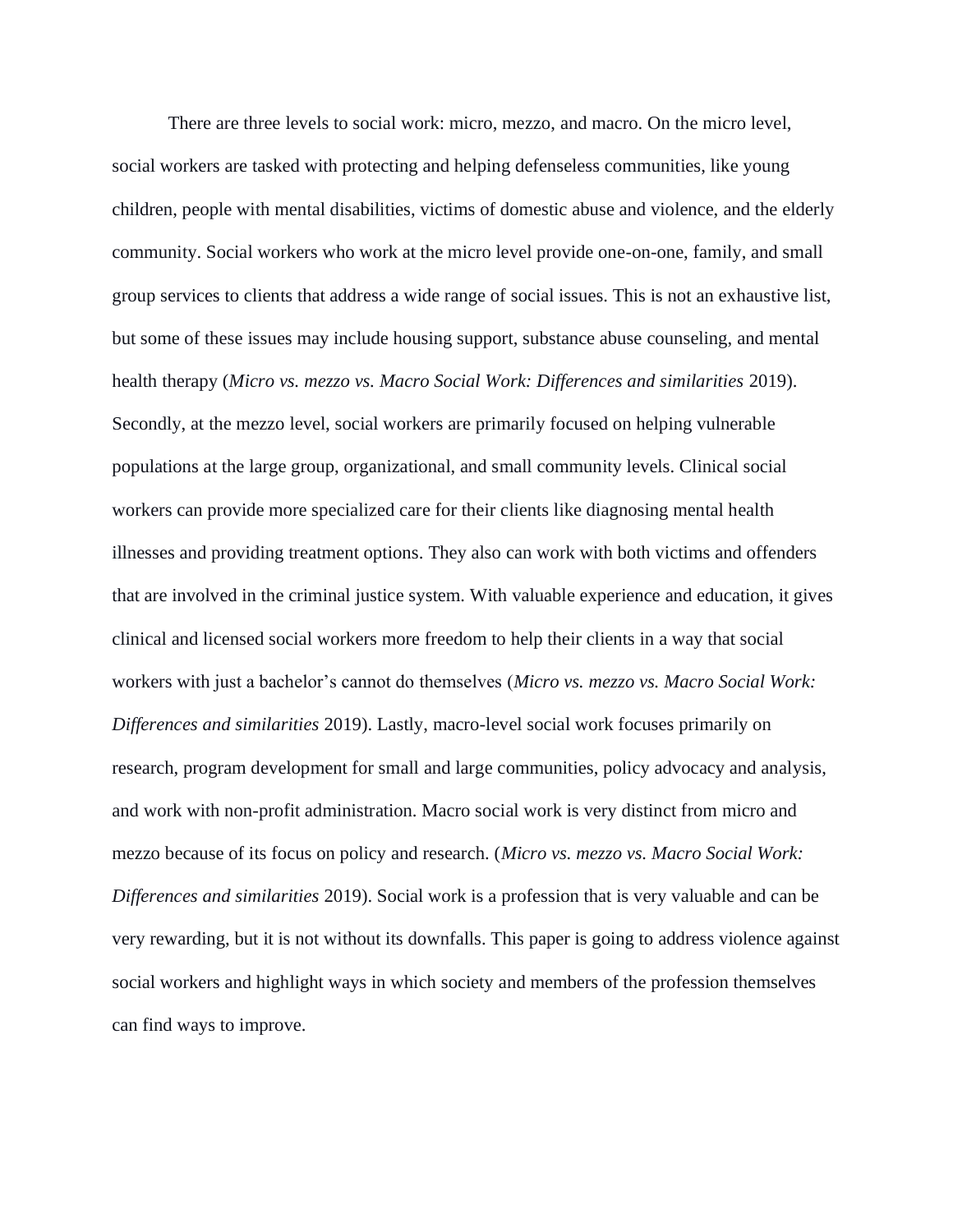# **Social Work Violence:**

Workplace violence among social workers typically includes physical abuse, the verbal threat of assault, verbal abuse, and property damages (Newhill, 1996). Social workers are often sent alone and unarmed to address and assess dangerous situations in certain neighborhoods that require more security and surveillance. Social workers put their lives in danger every day conducting potential life-changing interventions, but what measures are taken to ensure their safety?

Since the introduction of the social work profession, social workers have put themselves in harm's way in some way shape, or form while helping clients and most times, their families as well. Social workers are in a helping profession which means that they are equipped to deal with and help clients that could be suffering from mental illness, have experienced trauma, or have been negatively influenced by generational poverty and possibly homelessness. All these factors, plus many more can put a social worker's safety at risk. According to a study conducted by Newhill, there has been an identified hierarchy of risk based on the primary area of practice: criminal justice, drug and alcohol services, and child welfare were identified as "high risk" areas of practice, and health care services and services for older people were identified as "low risk." Social work has an in-person component that has shown vital to clients' treatment (Lyter & Abbot, 2007). Going to a client's home exposes more risk factors for social workers: being targeted for representing a specific agency, going into dangerous neighborhoods, and clients may become violent are just some of the safety concerns social workers face in the field. There needs to be training put into place that helps social workers navigate stressful situations, as well as social work agencies adopting a policy that could have the potential to reduce the number of social workers physically, mentally, and/or emotionally assaulted on the job.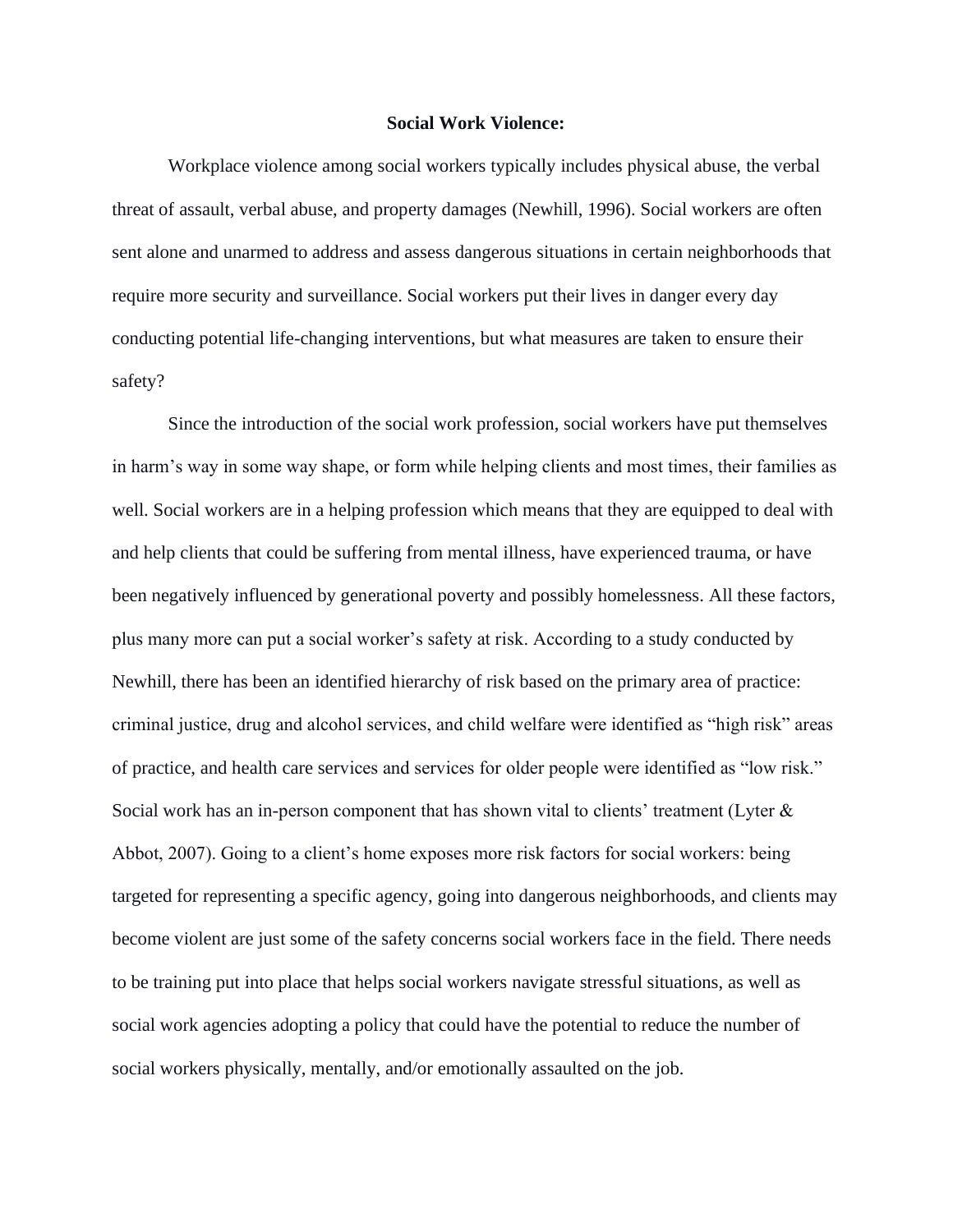With the rising number of attacks against social workers, it is surprising that more people are unaware of how dangerous social work can be. Social service agencies that work with vulnerable juvenile and adult populations need field safety and training in addition to the training social workers would already receive during their orientation period. Addressing the risks social workers endure, just goes to show that there is an imminent need for more traction and change. By gaining more publicity, it can help produce the necessary policies to help reduce violence against social workers.

Social workers can be in immediate danger when working with clients and they may have a false sense of security during the interaction since social worker violence isn't as publicized as other workplace violence. Social work violence comes in many forms, such as verbal attacks, and physical attacks that have the potential to result in hospitalization, and in rare cases, death (Harkey, n.d.). With the studies that have already been conducted, there is little to no evidence pinpointing how and why social workers are harassed while out in the field but Tully, Kropf, and Price suggested that there is a shift in the population social workers are involved with regarding their demeanor, temper, and relationship with authority.

Like many jobs in the world, one gender can overpower another, regarding social work, females are the main applicants and employees but that is not to say that males are not hired and needed in this line of work. The rate at which male and female social workers are subjected to violence remains to be studied, but current studies have shown that those who work with public agencies are more prone to violence than those that work with private (Newhill & Purnell Hagan, 2010). Other studies show that social workers with the least amount of experience (0-5 years) are more susceptible to experiencing violence (Tully, Kropf, & Price, 1993; Kelley, 2010). This statistic might be because of the lack of home visits and safety training.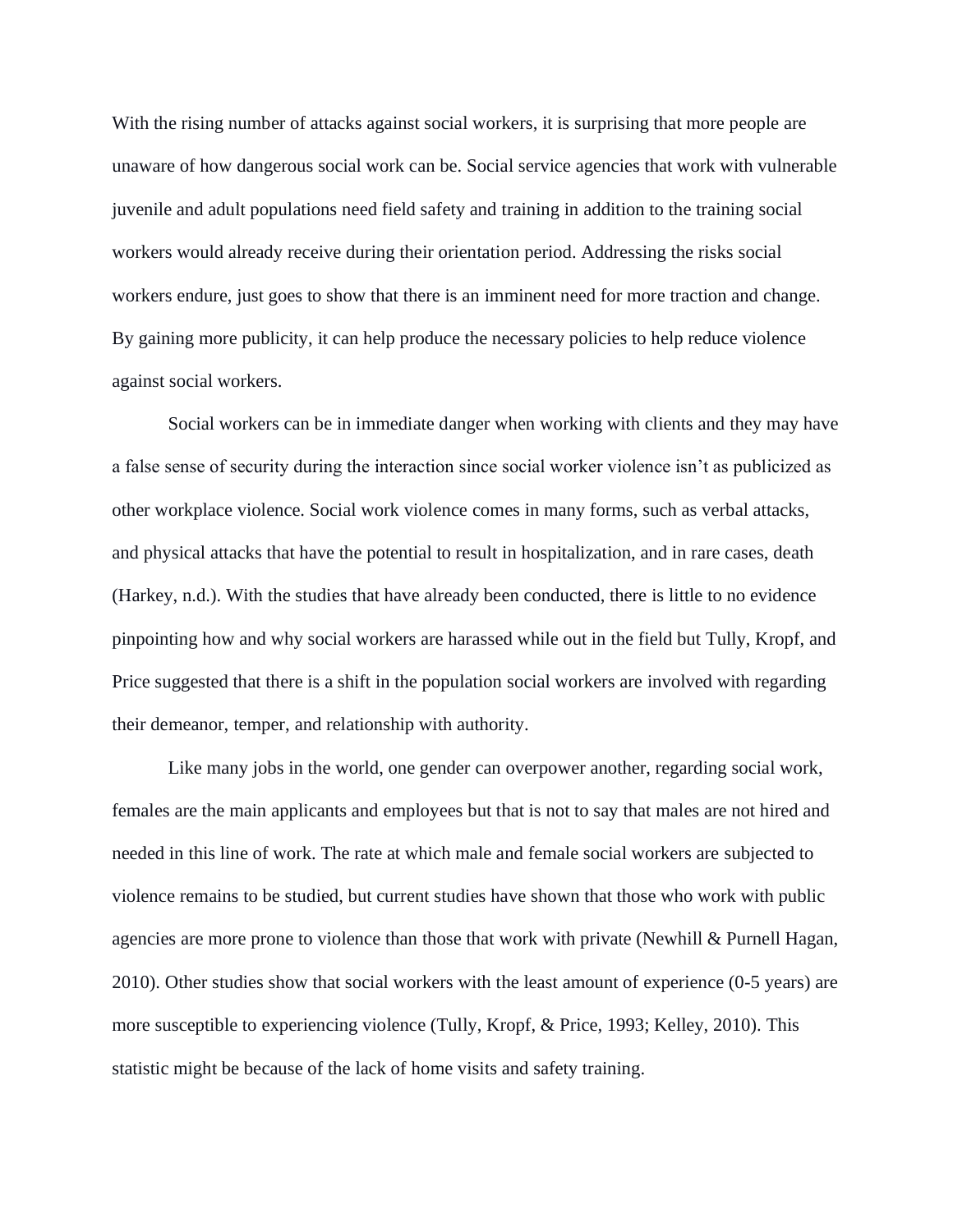Lyter and Abbot, 2000 reported that with the lack of specific home visit training, they adapt and adopt protective styles that are suitable to them, their environment, and their aspect of social work. This study led to five specific types of home visitors: the frightened avoidant type, the clueless type, the naïve/compassionate type, the bravado type, and the informed type (Lyter & Abbott, 2007). First, the frightened avoidant type of home visitor has an abundant amount of fear about home visits and will either try to avoid them altogether or rush the visit to avoid facing their fears. Secondly, the clueless type appears disinterested and avoids safety policies and practices but only gets involved after an incident has occurred to themselves and/or a colleague. Third, the naïve and compassionate type believes that everyone will recognize their positive qualities since they are caring and empathetic. This mindset led the social worker to potentially believe that risk may be the necessary price to pay for serving humankind or that they are immune to workplace violence because of their demeanor. Fourth, the bravado type brags about their ability to handle any situation and sees themselves as invincible; and lastly, the informed type gives off the persona that they are well-informed about the risks that come with home visits and consistently exercise safe practices of social work (Lyter & Abbott, 2007). Workplace fear is a real thing for social workers, and it should be taken seriously and addressed throughout agencies across the world.

Social workers rely heavily on their sense of awareness and their ability to adjust to any abrupt actions given the clientele that they work with. Unfortunately, with a steady increase in the number of cases, social workers are more susceptible to experiencing burnout. When social workers are overworked and physically, mentally, and emotionally drained it can decrease their sense of awareness putting them at a higher risk of experiencing violence. Burnout is a psychological response to chronic workplace stressors and is thought to have three dimensions: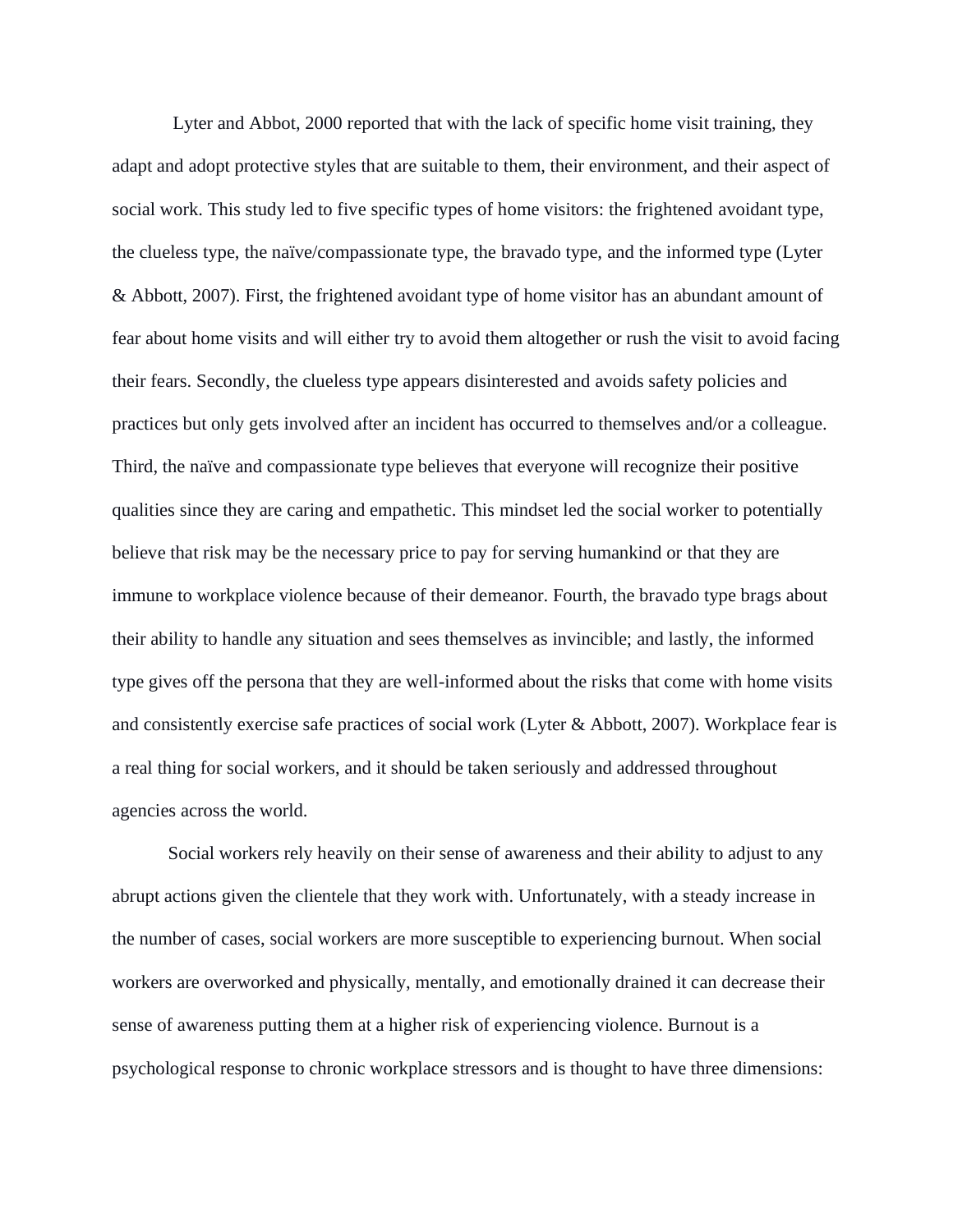emotional exhaustion, depersonalization or cynicism, and diminished personal achievement (Maslach, Schaufeli, & Leiter, 2001). Emotional exhaustion is related to a social worker's feelings of being overwhelmed and overworked. Depersonalization highlights the worker's negative or excessively detached responses to various aspects of the job. And lastly, diminished personal accomplishment is concerned about the social worker's feelings of incompetence and lack of achievement at work (Maslach & Jackson, 1986). Social worker burnout is a serious and very prevalent problem because it can negatively affect their quality of work, as well as hurt social work in its entirety. The next part of the paper will examine three potential solutions to help better ensure the safety of social workers both in and out of the field.

#### **Solution 1: Mandated Safety Training**

Even though there is little conversation being had about workplace violence social workers face, it is still a necessary conversation that needs to be had. Through the research, other social workers and those close to the social work profession have proposed certain solutions but they are not targeting the perpetrators. There are three solutions to this sleeping giant that might have the potential to change the trajectory of the path the profession is heading towards. One solution could be implementing a safety training program that is mandatory for all social workers specializing in all aspects that are based on previous and present social worker experience. Being afraid has many ramifications and while fear is associated with this line of work, I believe that social workers would be better at their job and have more time to worry about their clients if they are not simultaneously worrying about their own life and safety. Knowing to assess and address safety issues can be very beneficial. Social workers are more than likely alone, working with clients while they are under duress. Because there is a lack of safety training in the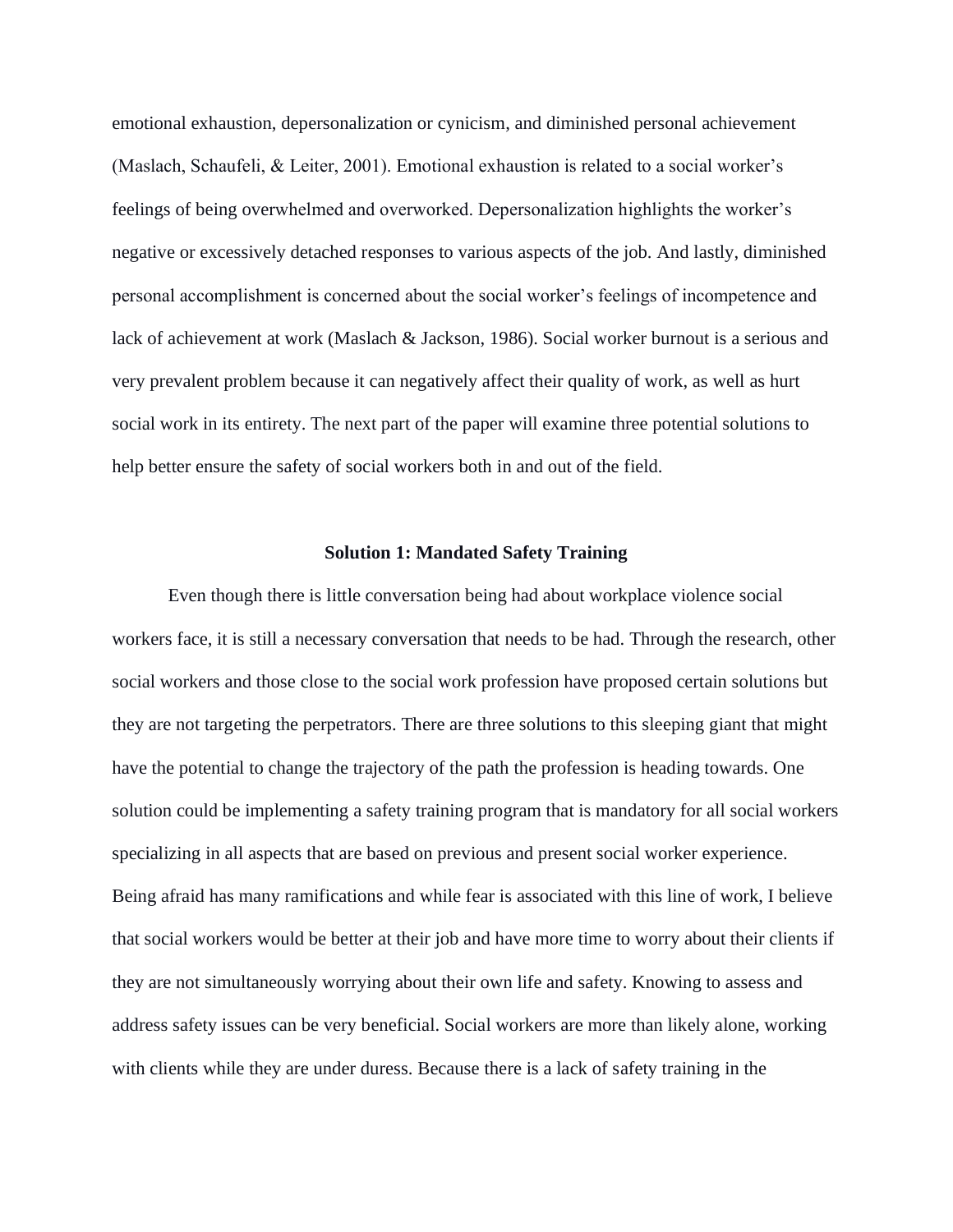discipline, the most feasible way to implement safety training programs might be while someone is at the undergraduate or graduate level. By starting with this specific population, aspiring, and established social workers will gain the necessary education needed to address certain situations while simultaneously participating in their field placement, making them better prepared to enter the workforce. There should be a requirement that articulates that all social workers, regardless of the degree level, need to participate in a fresher course on safety training every 3-5 years since the economy is always changing. Another element that can be added to safety training is selfdefense. Self-defense accompanied with more adequate interpersonal skills can have the potential to save a life. Even though it is in a social worker's job description to help any and every one in need of government services and resources, it doesn't negate the fact that social workers can be put in extreme circumstances that can be hard to navigate through without the necessary training. Due to the clientele that social workers deal with daily, it is unfortunate to think and say that self-defense may become the only tactic that may prevent violence against social workers.

#### **Solution 2: Zero Tolerance Policy:**

In addition to placing more emphasis on safety training, there needs to be more of an incentive for clients not to harass or abuse social workers. The second solution is meant to alleviate stress and fear social workers may have when working in this profession. By adopting a 'zero tolerance policy across the country and potentially worldwide, clients can become aware of the consequences of physically assaulting or harassing social workers. 'Zero tolerance is a onestrike policy that prohibits clients from physically and sexually assaulting a social worker. If an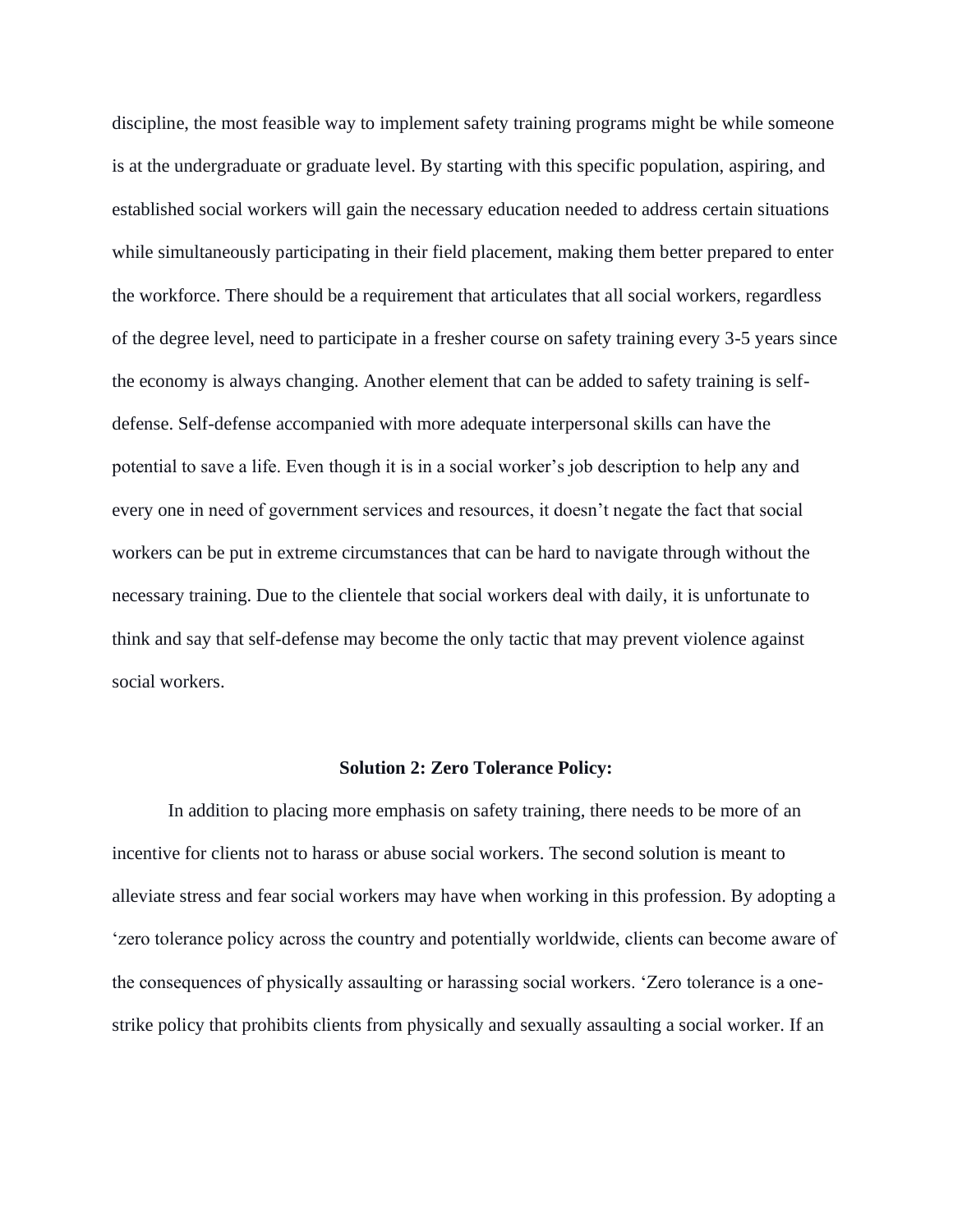assault against a social worker is committed, it results in automatic removal from the agency, as well as further consequences based on if the social worker wants to press charges.

A study conducted by the NASW in 2004 surveyed 10,000 social workers with a 50% response rate and found that 44% stated that they faced personal safety issues in their primary employment practice. Additionally, 30% of those respondents felt their supervisors did not address their safety concerns adequately (Harkey; Newhill & Purnell Hagan, 2010). It is problematic that social workers do not feel heard by their superiors and that even when their concerns are voiced, they are met with disregard and carelessness. Supervisors and those who are in charge that does not report or stand up for their employees are part of the reason why we are here as a country. It shouldn't and it can't be solely up to the social workers experiencing discomfort at their job to instill change and produce great results. There needs to be a collective effort from everyone involved to help practitioners feel more at ease when they walk into work. This policy directly involves clients' behaviors and how they can negatively affect the physical, emotional, and mental well-being of social workers. By adding this element to the profession, it can serve as a stepping-stone to reducing workplace violence and the fear surrounding social work and as another layer of protection for the social workers.

# **Solution 3: Implementing a policy so that social workers do not go on home visits alone**

To effectively change violence against social workers, there needs to be more importance placed on their safety. The increasing number of cases coupled with the low supply of social workers produces an overworked environment. Having a low supply forces social workers to take on more cases and it increases the potential for safety measures to be neglected. To combat the deterioration of safety precautions, there needs to be a policy put in place that mandates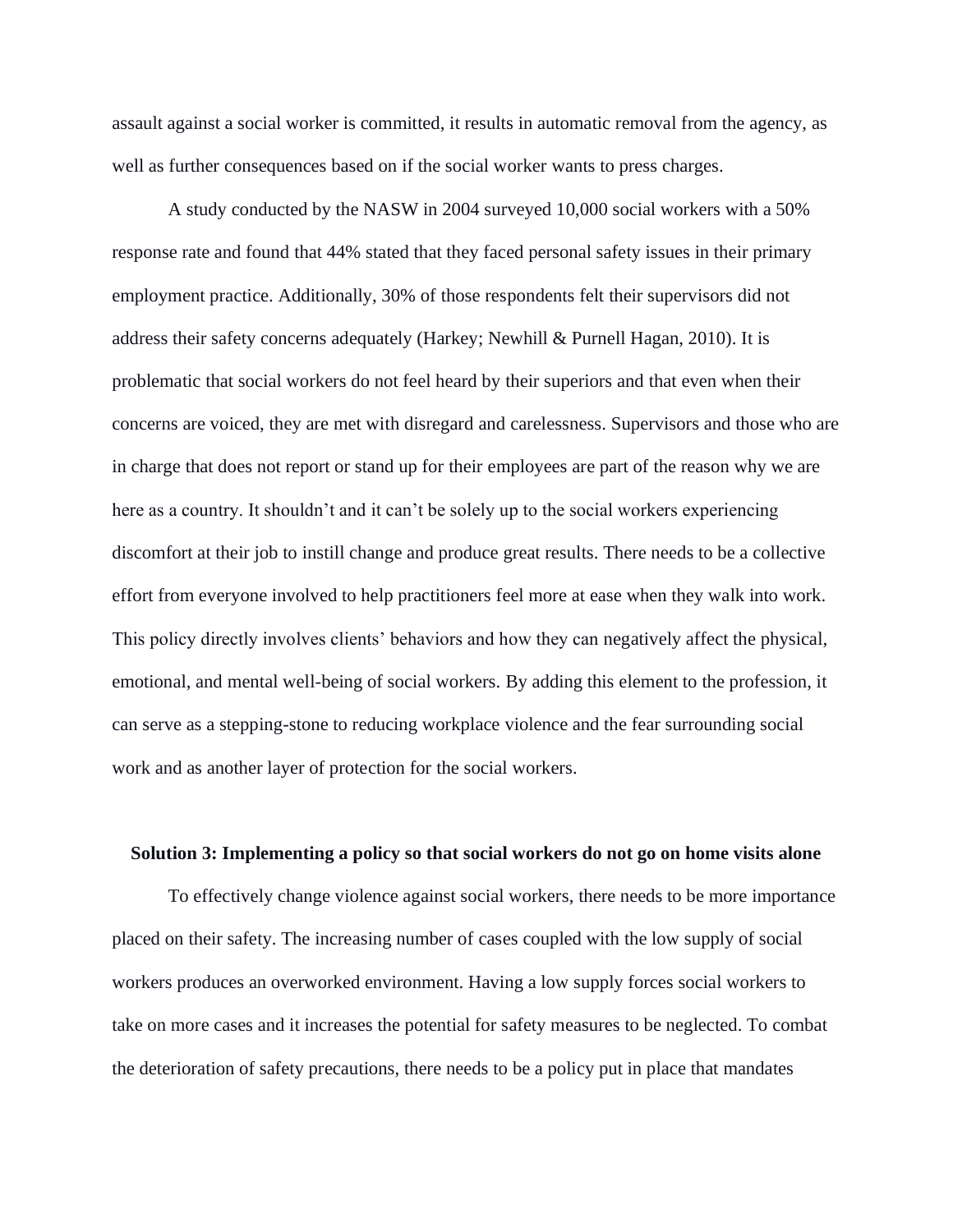social workers to be accompanied on home visits. There has been a rise in the number of social workers who burn out due to stress, that is physically, mentally, and emotionally abused and harassed, as well as a few social workers that have been killed.

There is a social worker safety bill that was passed in 2009 after a social worker was killed. According to EHSToday, Teri Zenner was a social worker and case manager with the Johnson County (Kansas) Mental Health Center who in 2004 was stabbed to death during a routine, in-home visit with a client. The purpose of the bill is to provide a grant program that was focused primarily on providing workplace safety measures, equipment, and training for social workers, domestic violence outreach staff, and others that work with potentially violent clients. There is a need to increase public awareness and understanding surrounding social worker safety and how having policies in place can serve as a deterrence factor. By looking at multiple studies that have been conducted over the years, it begs the question: why hasn't anything been done? Why are we, as a society, reactive, rather than proactive in keeping our social workers safe? Do more people have to get hurt or die for change to occur? Even though this is a very real issue and is prevalent among social workers today, doesn't mean that they should continue to suffer in silence.

### **My Future in Social Work:**

By being a prominent figure in the community that is geared towards helping others, there will always be scrutiny and backlash. Unfortunately for social workers, the backlash we face can potentially manifest itself as violence in various forms. Throughout the research, there has been an emphasis placed on more safety training that is needed for social workers, so they are better equipped with handling stressful situations and how workplace violence is unfortunately inevitable in this line of work. As I embark on this journey to become a licensed social worker, I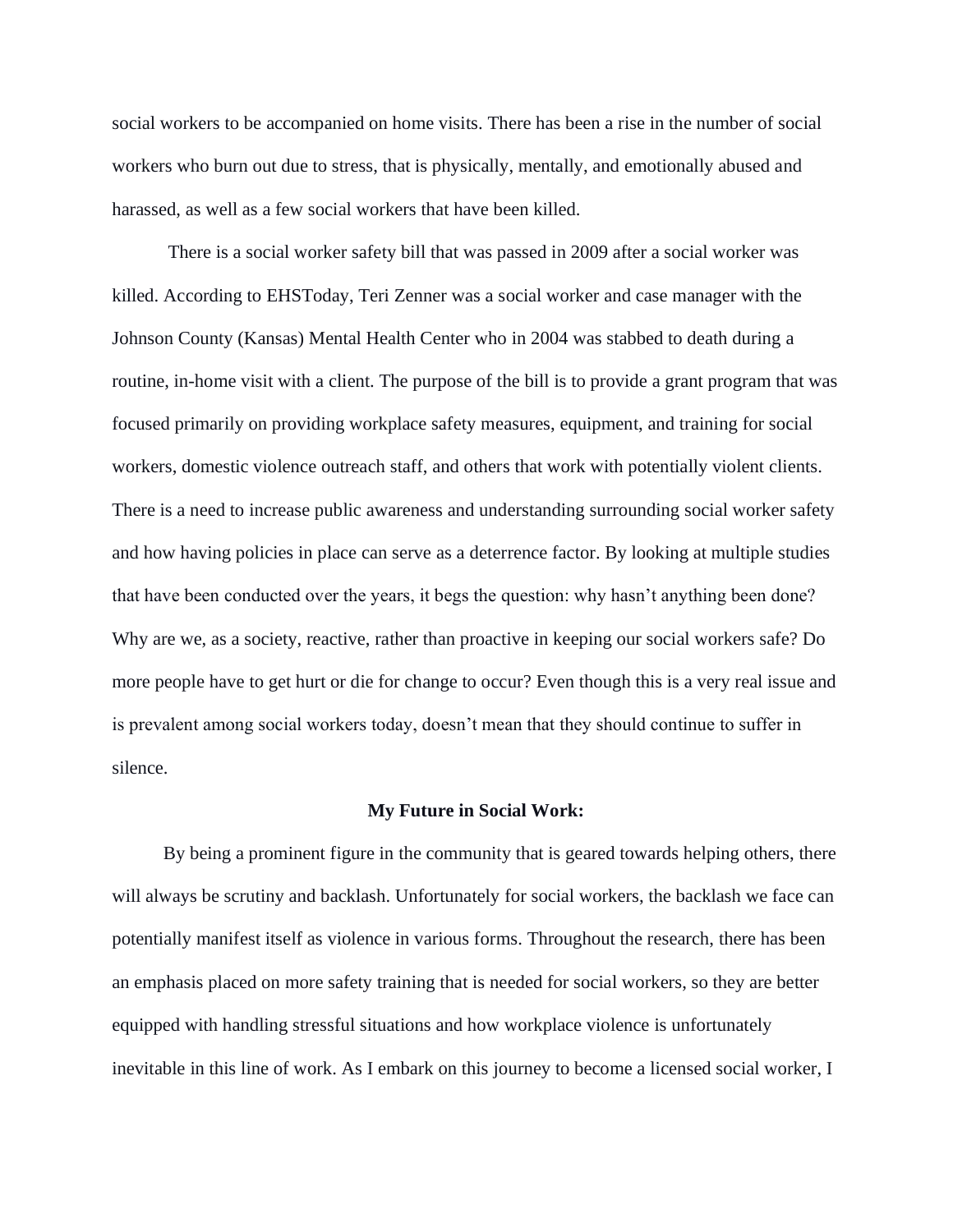will make sure I hold my safety at the utmost importance, right above providing and giving great care and services to my clients. I will also prioritize my mental and physical well-being so that I could potentially avoid getting burned out of the profession.

Due to the high demand and low supply of social workers, there is a high rate of burnout because of the large caseloads. To make sure that I do not fall into that category, I will try my best to maintain a great work-personal life balance by taking mental and physical rest days for myself. For me to be a successful social worker that stays in the profession for a long time, I will need to exercise these mental health days so that I can give my clients my best self. In addition to mental health days and being able to compartmentalize my work life from my one, I will use everything that I was taught while obtaining my master's in criminology and criminal justice and my bachelor's in communications. Providing people with the necessary resources, programs, and services is vital in making sure that they can better their lives, but I also believe that communication plays a vital role in that. To give people the right resources accurately and effectively, you first need to listen before speaking. I feel as though having a communications background will help me tremendously with picking up on various verbal and nonverbal communication skills while being able to access a situation to make sure that I can stay in control and maintain order with my clients.

I want to become a social worker because I am committed to serving my client and bettering their life, as well as striving to achieve social reform. Working in social work would allow me to work with any population in a variety of settings, help change people's lives, bring them hope, and see the true power of healing and transformation. I would be making a difference and making the world a better place which is my goal while being a social worker. I especially appreciate that this field values and fights for diversity and civil rights. The NASW has been an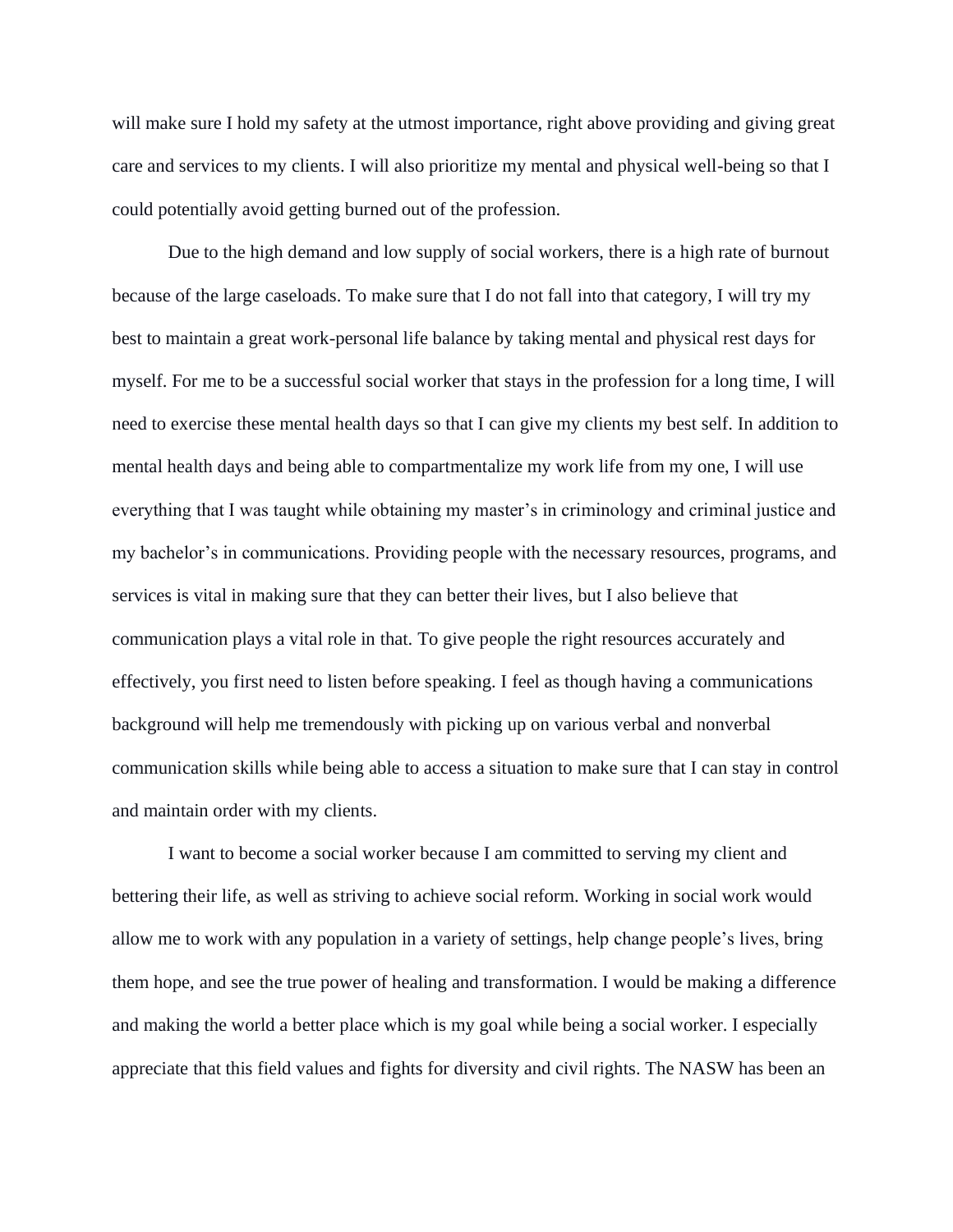advocate for LBGTQ rights, immigration rights, and other issues that people are struggling with right now. I want to be the voice for people that feel silenced and advocate on their behalf. Social work is a very rewarding profession.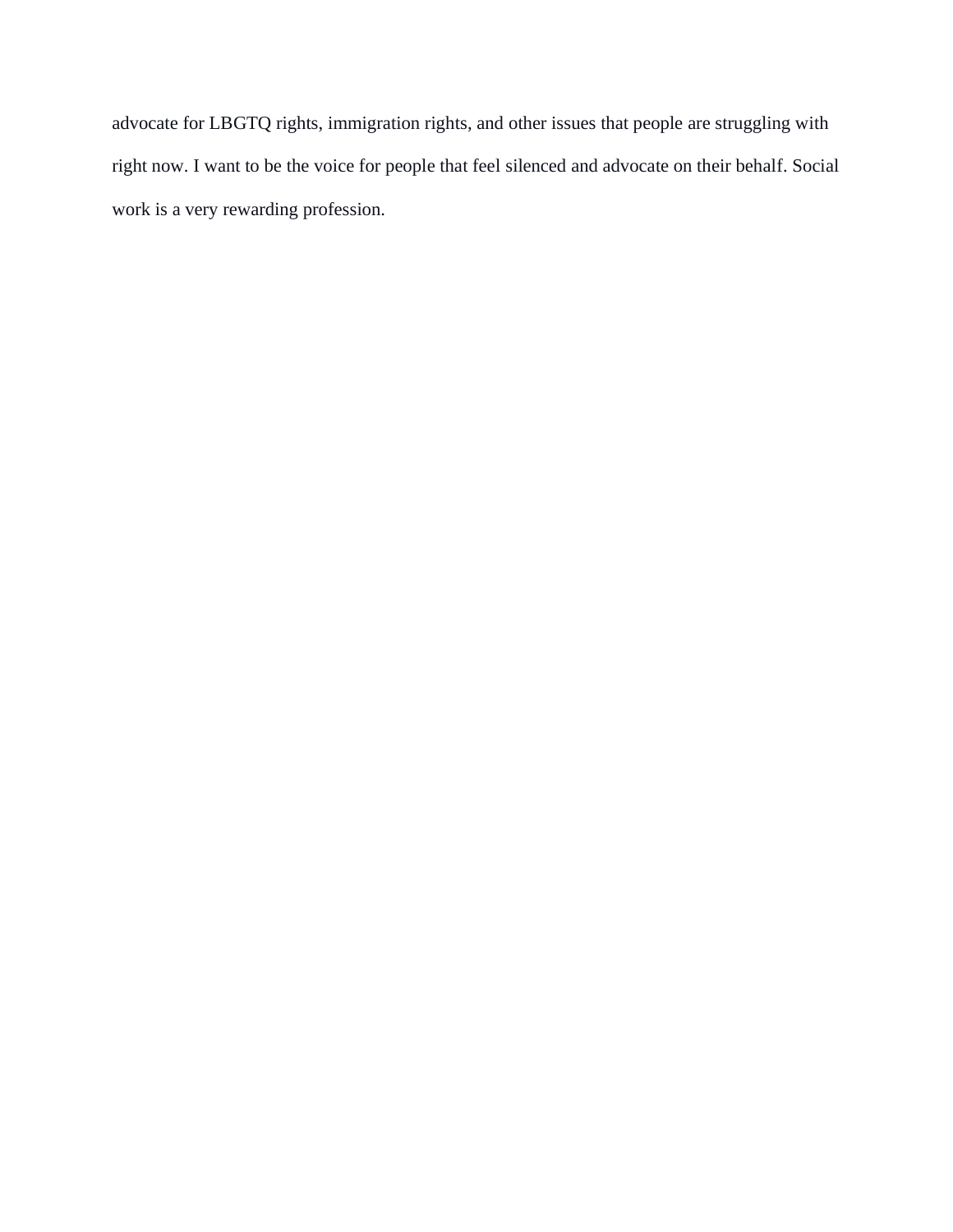# **References:**

- 1. 2022 guide to becoming a social worker. Social Work License Map. (2022, March 9). Retrieved from<https://socialworklicensemap.com/become-a-social-worker/>
- 2. Coates, J. and Gray, M. (2012), The environment and social work: An overview and introduction. International Journal of Social Welfare, 21: 230- 238. <https://doi.org/10.1111/j.1468-2397.2011.00851.x>
- 3. Current Issues and Programs in Social Welfare [https://socialwelfare.library.vcu.edu/eras/1980s-beyond/current-issues-and-programs-in](https://socialwelfare.library.vcu.edu/eras/1980s-beyond/current-issues-and-programs-in-social-welfare/)[social-welfare/](https://socialwelfare.library.vcu.edu/eras/1980s-beyond/current-issues-and-programs-in-social-welfare/)
- 4. Ethical Issues in Social Work Research by Geraldine Macdonald, Kenneth Macdonald
- 5. *Expected social work salaries by degree level*. Human Services Edu. (2022, April 6). Retrieved from https://www.humanservicesedu.org/social-work-salaries/
- 6. Flexner, Abraham. Is Social Work a Profession? https://gradapply.nccu.edu/eimages/sowoarticle.pdf.
- 7. FSU Online June 13, 2019. (2020, October 21). *Social work stressors*. Florida State University. Retrieved February 26, 2022, from https://onlinemsw.fsu.edu/blog/2019/06/12/social-work-stressors
- 8. Great Valley Publishing Company, I. (n.d.). Web exclusive. Violent Crime and Social Worker Safety. Retrieved from

https://www.socialworktoday.com/archive/exc\_032511.shtml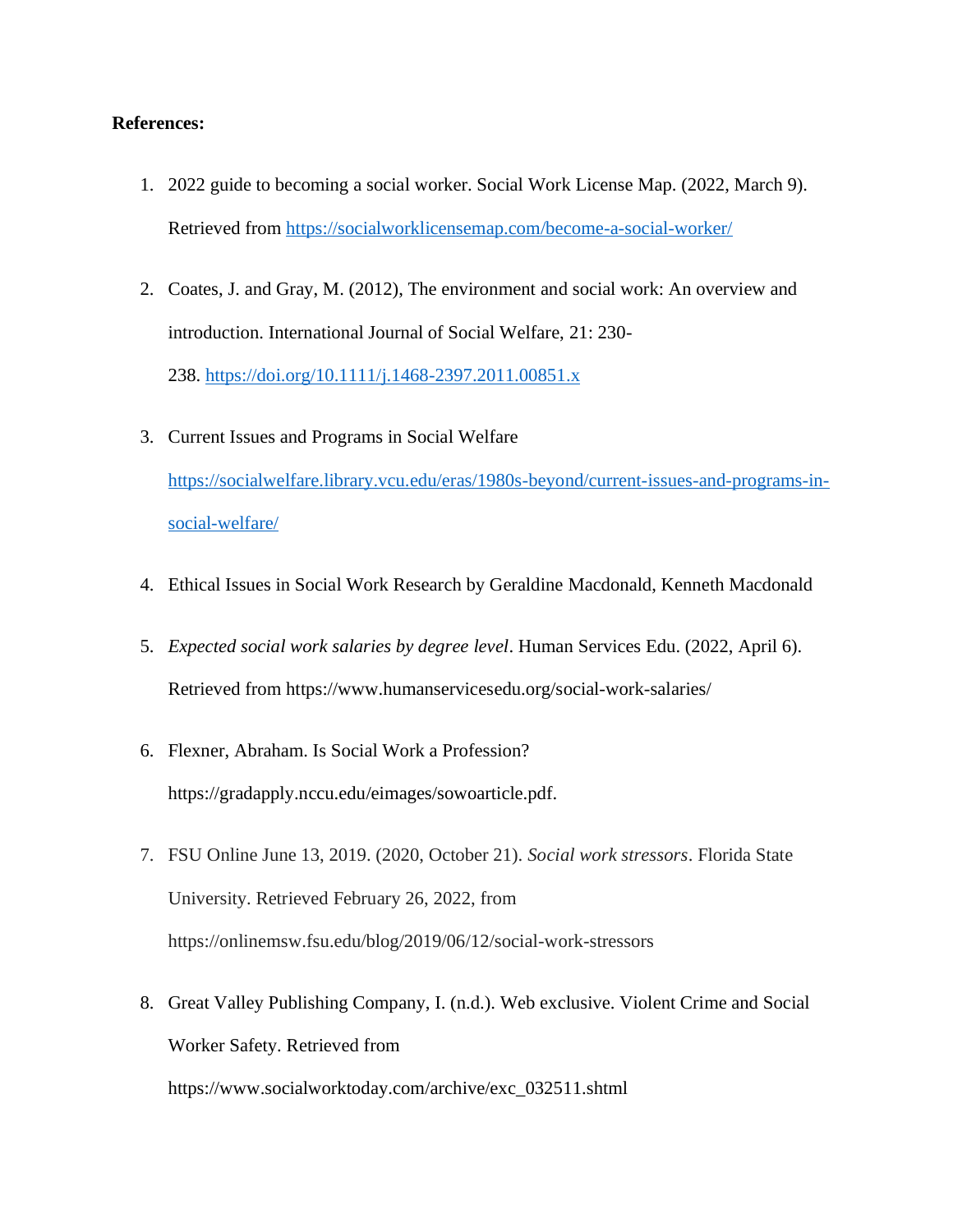- 9. Guterman, N. B., Jayaratne, S., & Bargal, D. (1996). Workplace violence and victimization experienced by social workers: A cross-national study of Americans and Israelis. In G. VandenBos & E. Bulatao (Eds.), Violence on the job: Identifying risks and developing solutions (pp. 175–188). Washington, DC: American Psychological Association.
- 10. HOREJSI, C., GARTHWAIT, C., & ROLANDO, J. (1994). A Survey of Threats and Violence Directed against Child Protection Workers in a Rural State. Child Welfare, 73(2), 173–179.<http://www.jstor.org/stable/45398972>
- 11. *How to become a social worker in New York*. Social Work License Map. (2021, March 19). Retrieved February 26, 2022, from https://socialworklicensemap.com/social-worklicensure/become-a-social-worker-in-new-york/
- 12. Implementing Human Service Workers Safety Regulations. Mass.gov. (n.d.). Retrieved from https://www.mass.gov/info-details/implementing-human-service-workers-safetyregulations
- 13. *Juvenile reentry and community supervision*. Office of Juvenile Justice and Delinquency Prevention. (2020). Retrieved February 26, 2022, from https://ojjdp.ojp.gov/programs/juvenile-reentry
- 14. Kim, H., Ji, J., & Kao, D. (2011). Burnout and Physical Health among Social Workers: A Three-Year Longitudinal Study. Social Work, 56(3), 258–268. <http://www.jstor.org/stable/23719205>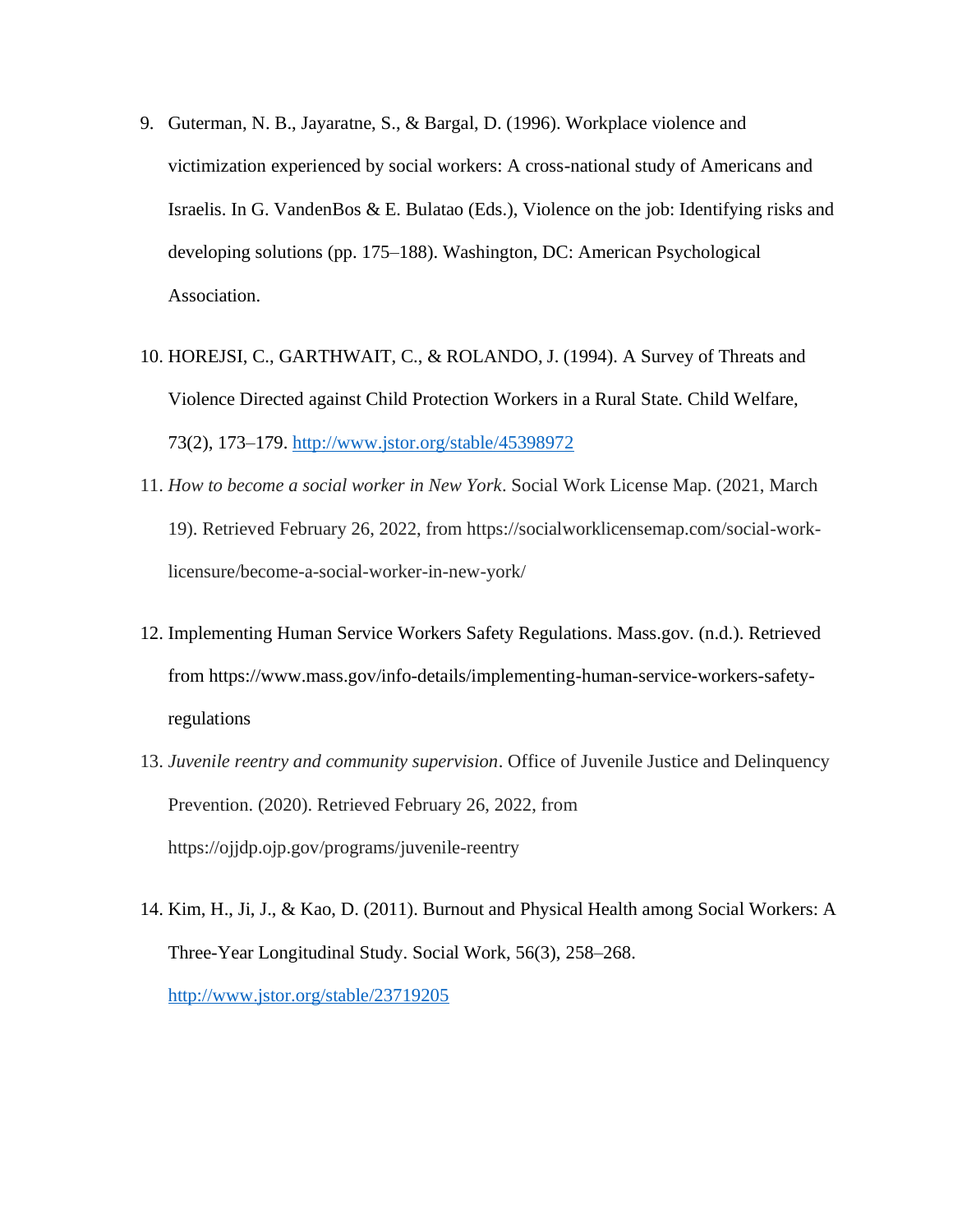- 15. Kirst-Ashman, K. K. (2017). An Overview of Social Welfare and Social Work History. An *Introduction to social work & social welfare: Critical thinking perspectives* (pp. 182– 211). essay, Cengage Learning.
- 16. Lynch, R. S., & Mitchell, J. (1995). Justice System Advocacy: A Must for NASW and the Social Work Community. Social Work, 40(1), 9–12. <http://www.jstor.org/stable/23718344>
- 17. Micro vs. mezzo vs. Macro Social Work: Differences and similarities. MasterofSocialWork.com | The Definitive Resource for MSW Programs. (2019). Retrieved from https://www.masterofsocialwork.com/faqs/micro-mezzo-macro-socialwork
- 18. National Association of Social Workers (NASW). NASW National Association of Social Workers. (n.d.). Retrieved from [https://www.socialworkers.org/about/ethics/code](https://www.socialworkers.org/about/ethics/code-of-ethics/code-of-ethics-english)[of-ethics/code-of-ethics-english](https://www.socialworkers.org/about/ethics/code-of-ethics/code-of-ethics-english)
- 19. Newhill, C. (1996). Prevalence and risk factors for client violence towards social workers. Families in Society, 77, 488–495.
- 20. Newhill, C. (2003). Client violence in social work practice: Prevention, intervention, and research. New York: Guilford Press.
- 21. Safety Training and crisis ... cdn.ymaws.com. (n.d.). Retrieved from https://cdn.ymaws.com/www.naswma.org/resource/resmgr/imported/Safety\_Safety%20T raining%20and%20Crisis%20Response.pdf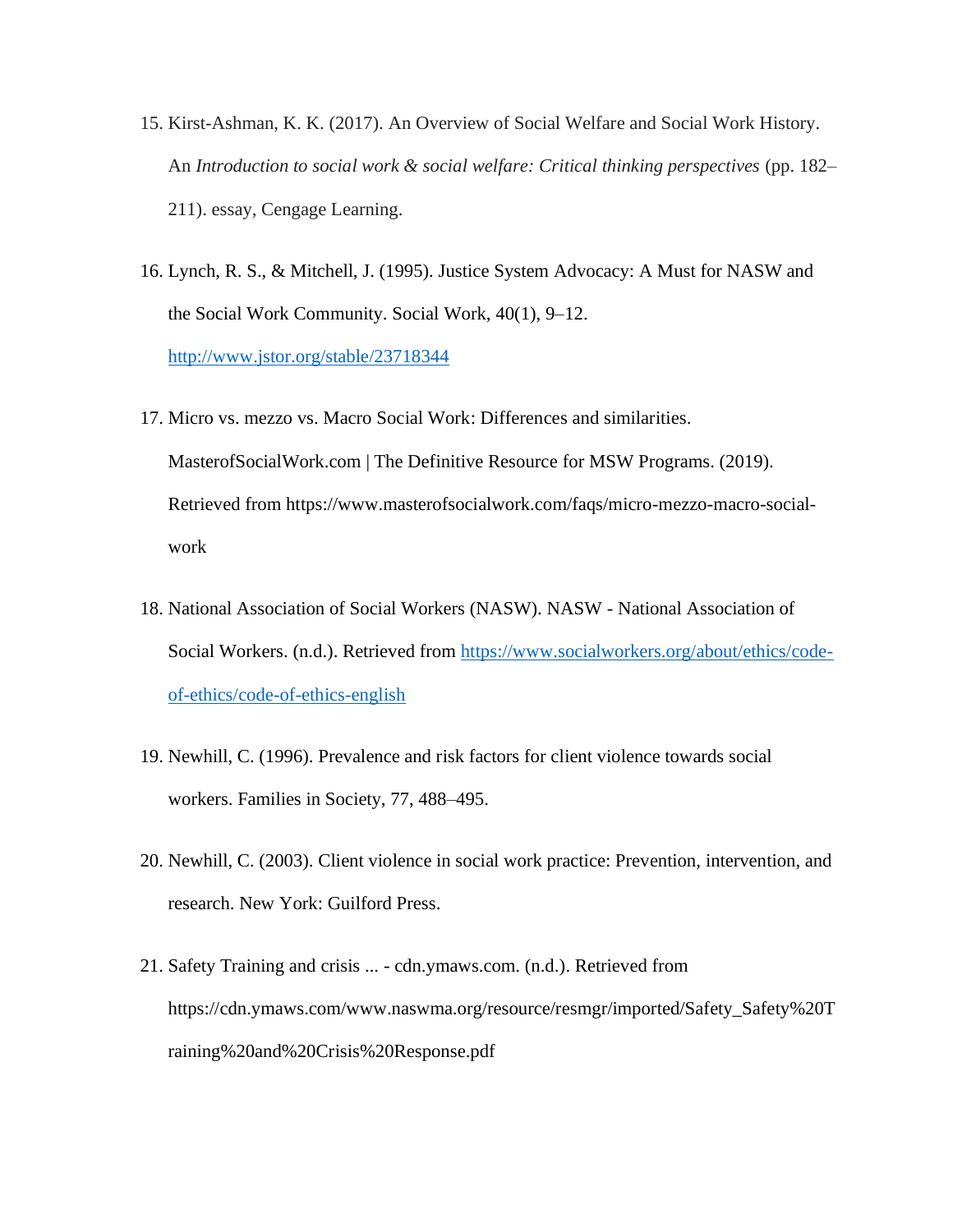- 22. Shardlow, S. (1998). Values, ethics, and social work. In: Adams, R., Dominelli, L., Payne, M., Campling, J. (eds) Social Work. Palgrave, London. [https://doi.org/10.1007/978-1-349-14400-6\\_2](https://doi.org/10.1007/978-1-349-14400-6_2)
- 23. *Social Worker (MSW/LMSW)*. HCaptcha Solve Page. (n.d.). Retrieved February 26, 2022, from

https://www.indeed.com/jobs?q=Social+Worker&l=New+York%2C+NY&radius=0&vjk =830a218fee1a8a34&advn=2785251534205973

- 24. Social Worker Safety Bill introduced EHS Today. (n.d.). Retrieved from https://www.ehstoday.com/archive/article/21914206/social-worker-safety-bill-introduced
- 25. The stronger child abuse prevention and treatment act. (n.d.). Retrieved from https://edlabor.house.gov/imo/media/doc/Fact%20Sheet\_CAPTA\_20190502\_v08\_FINA L.pdf
- 26. We need zero tolerance of violence against child protection social workers. Community Care. (2016, January 20). Retrieved from https://www.communitycare.co.uk/2016/01/20/need-zero-tolerance-violence-childprotection-social-workers/
- 27. Whitaker, Tracy R. (2012) "Professional Social Workers in the Child Welfare Workforce: Findings from NASW," Journal of Family Strengths: Vol. 12: Iss. 1, Article 8. Available at:<https://digitalcommons.library.tmc.edu/jfs/vol12/iss1/8>
- 28. Workplace Safety National Association of Social Workers. (n.d.). Retrieved from https://www.naswoh.org/general/custom.asp?page=237